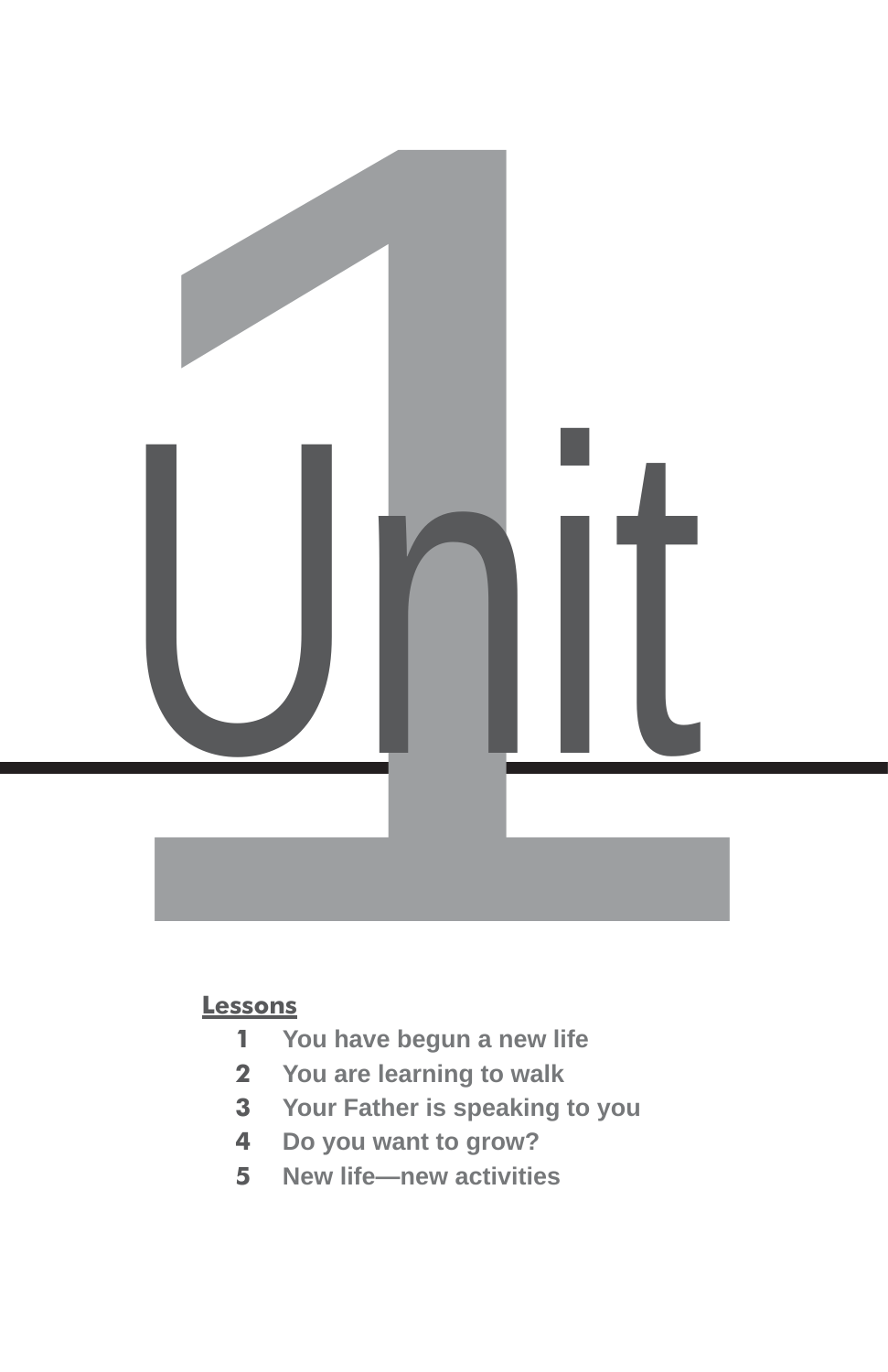# <u>s</u> T¥ou Have Begun<br>≝ Ta New Life a New Life

What happens when a caterpillar becomes a butterfly? How does a seed become a great tree? Natural life is at work in each one, and it produces an amazing change. Now that you are a Christian, spiritual life is at work in you. The change will be much greater than what happens to a caterpillar or a seed. God is beginning to make you like Jesus Christ, His Son!

Like the butterfly, you will now enjoy new freedom to experience God's wonderful plan for your life. Like the tree, you will grow strong and fruitful. All this will happen because you have been born into God's family. You are now His child in a very special way.

In this first lesson, you will examine what the Bible says about the change that has happened to you. You will learn about your new privileges and responsibilities. You will discover the new family into which you have been born. And you will find out about the new relationships that God wants you to build with your brothers and sisters in the Lord.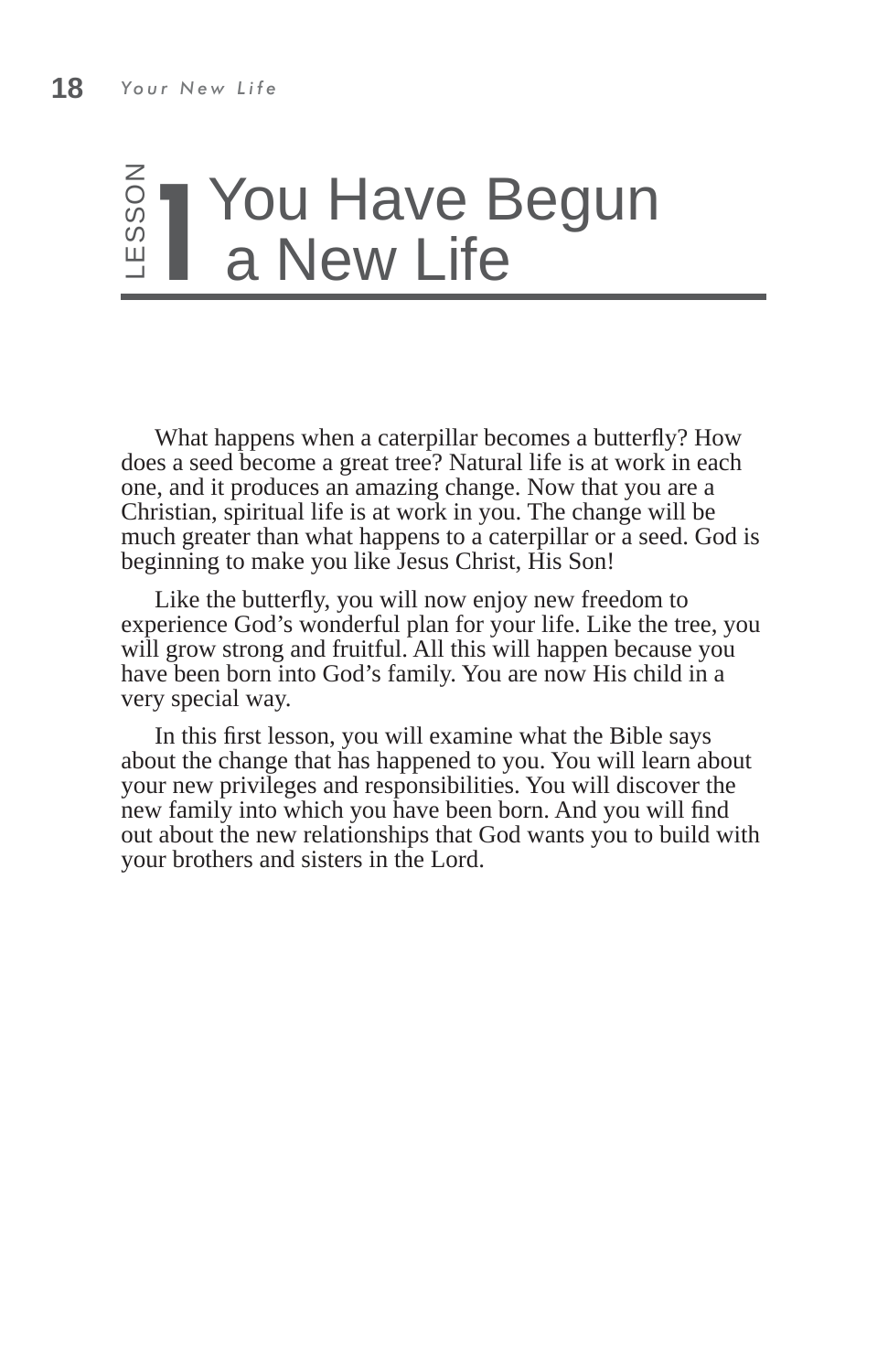## *The Plan*

- A. What Happened?
- B. What Must You Do About It?
- C. Your New Family God Is Your Father Jesus Christ Is Your Older Brother The Holy Spirit Is Your Helper Other Christians Are Your Brothers and Sisters

## *The Goals*

- 1. Discover what the Bible says about the change that has taken place in you.
- 2. State the steps you must take to grow strong as a Christian.
- 3. Describe the new relationships you have as a child of God.

# **A. WHAT HAPPENED?**

**Goal 1.** Discover what the Bible says about the change that has taken place in you.

The moment you accepted Jesus Christ as your Savior, you began a new life. He is the giver of life—wonderful, rich, and joyful life that never ends. You gave your life with all of its sins and failures to Him, and He gave you His life of victory over sin. You have begun a life full of glorious privileges as a child of God.

## *Application*

- **1** Your new life comes from
- **a)** trying to be a Christian.
- **b**) Jesus Christ, the giver of life.
- **c)** joining a church.
- **2** You began a new life
- **a)** the moment you accepted Jesus Christ as your Savior.
- **b**) after you understood everything about being a Christian.
- **c)** when you decided to become a better person.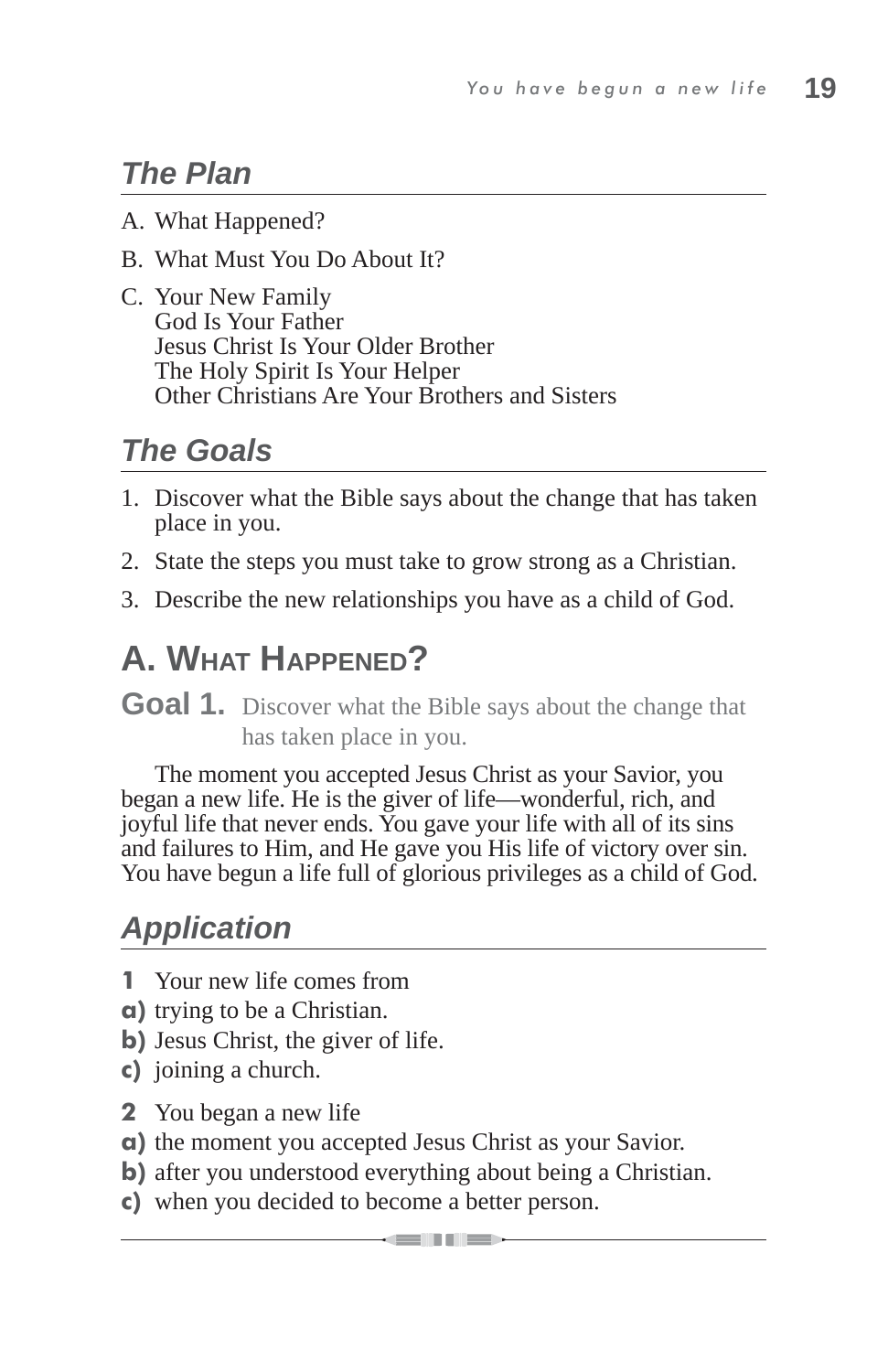You have this new life because Jesus lives in you. God's Word, the Bible, tells you about it.

**Colossians 1:27** "To them God has chosen to make known among the Gentiles the glorious riches of this mystery, which is Christ in you, the hope of glory."

*Note*: The reference at the beginning of the quotation you have just read (Colossians 1:27) tells you where you can find the quotation in your Bible. It lists the name of the book, the number of the chapter or chapters, and the number of the verse or verses.

## *Application*

**3** You learn about the life that comes from Jesus Christ living in you through

- **a)** science and philosophy.
- **b)** different religions.
- **c)** God's Word, the Bible.

Christ living in you makes you a Christian. Some people think that a Christian life is a dull prison-like existence. They think it means keeping a long list of rules. They could not be more mistaken! Your new life in Christ will be richer, fuller, and happier than you ever dreamed life could be.

**GENERAL** 

**John 10:10** "I have come that they may have life, and have it to the full."

#### *Application*

**4** Read the words of Jesus in John 10:10 several times until you can say them by memory.

- **5** Jesus Christ came to give you
- **a)** punishment for your sins.
- **b)** life in all its fullness.
- **c)** rules and regulations.

In this new life that Jesus gives, you will find new understanding, a new outlook, new goals, and a new purpose for living.

and the first series.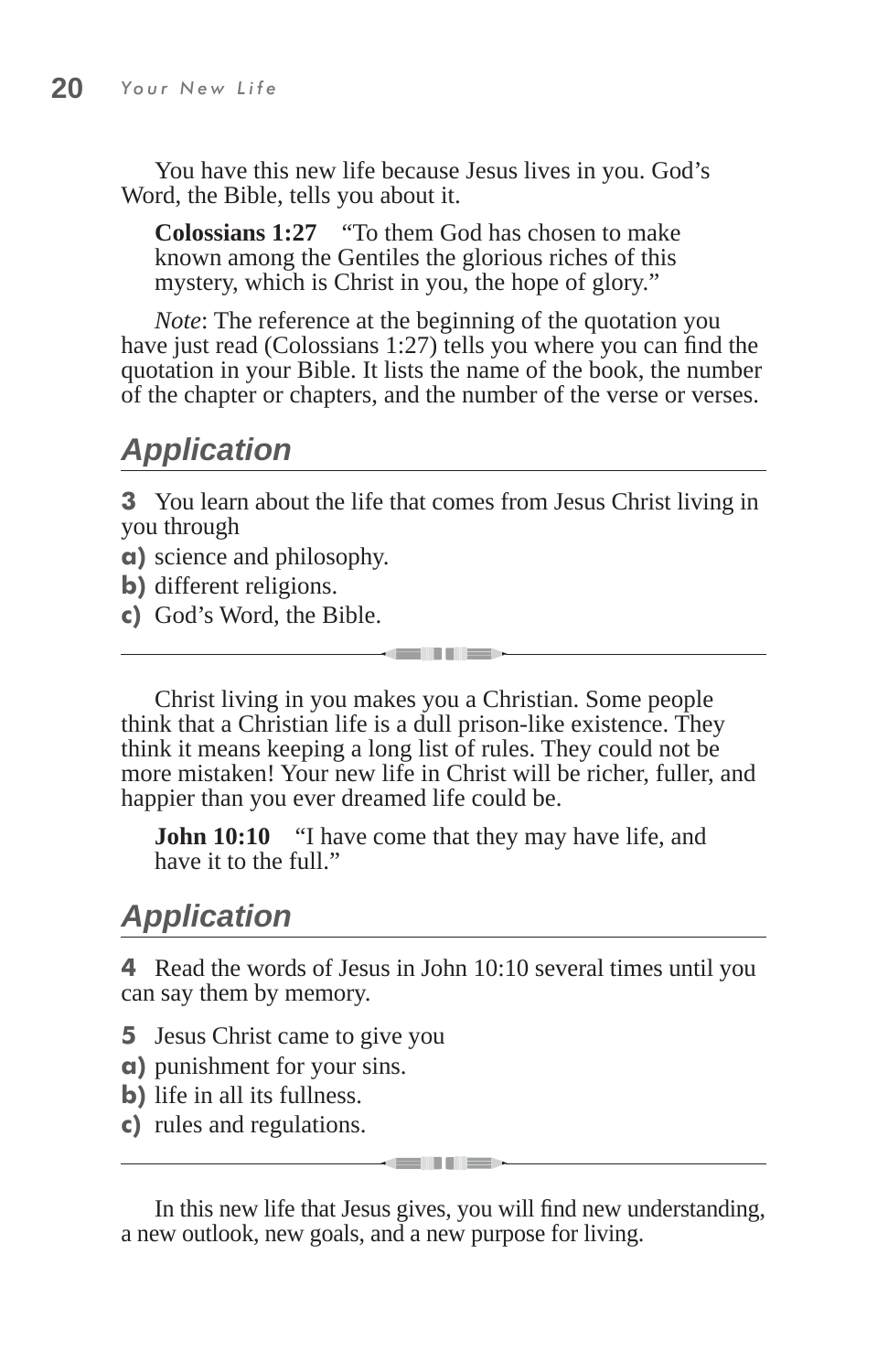The burden of guilt is gone; your sins are forgiven. A new love for God and for others fills your heart, bringing you peace and joy. You have a new appreciation for all that is good and beautiful and a new sense of God's presence, power, and goodness. New desires to please God and help others are beginning to change the direction of all your actions.

When a caterpillar becomes a butterfly, it can do things it never could before. It can fly above the places where it once crawled. You have experienced an even greater change. The change that the Holy Spirit has made in you affects everything. You have actually passed from death to life! You are no longer a guilty sinner. You have received God's pardon and are now His child. You can now have a life of true freedom and joy.

#### *Application*

**6** In your own words, describe one way your life has changed since you asked Jesus Christ to be your Savior.

........................................................................................................

........................................................................................................

and the first part of the local district

- **7** When you were born into God's family, you began a life of **a)** escape from all problems.
- **b**) freedom to act any way you please.
- **c)** love for God and others.

### **B. WHAT MUST YOU DO ABOUT IT?**

**Goal 2.** State the steps you must take to grow strong as a Christian.

As a newborn baby in God's family, you will enjoy His loving care. You must also accept the provisions that He made to keep you healthy and strong. He has given you a new nature, and now you must do your part to develop it.

This book will help you develop your new nature. As you study these lessons, you will learn about your new privileges and responsibilities as a child of God. Enjoy them to the full during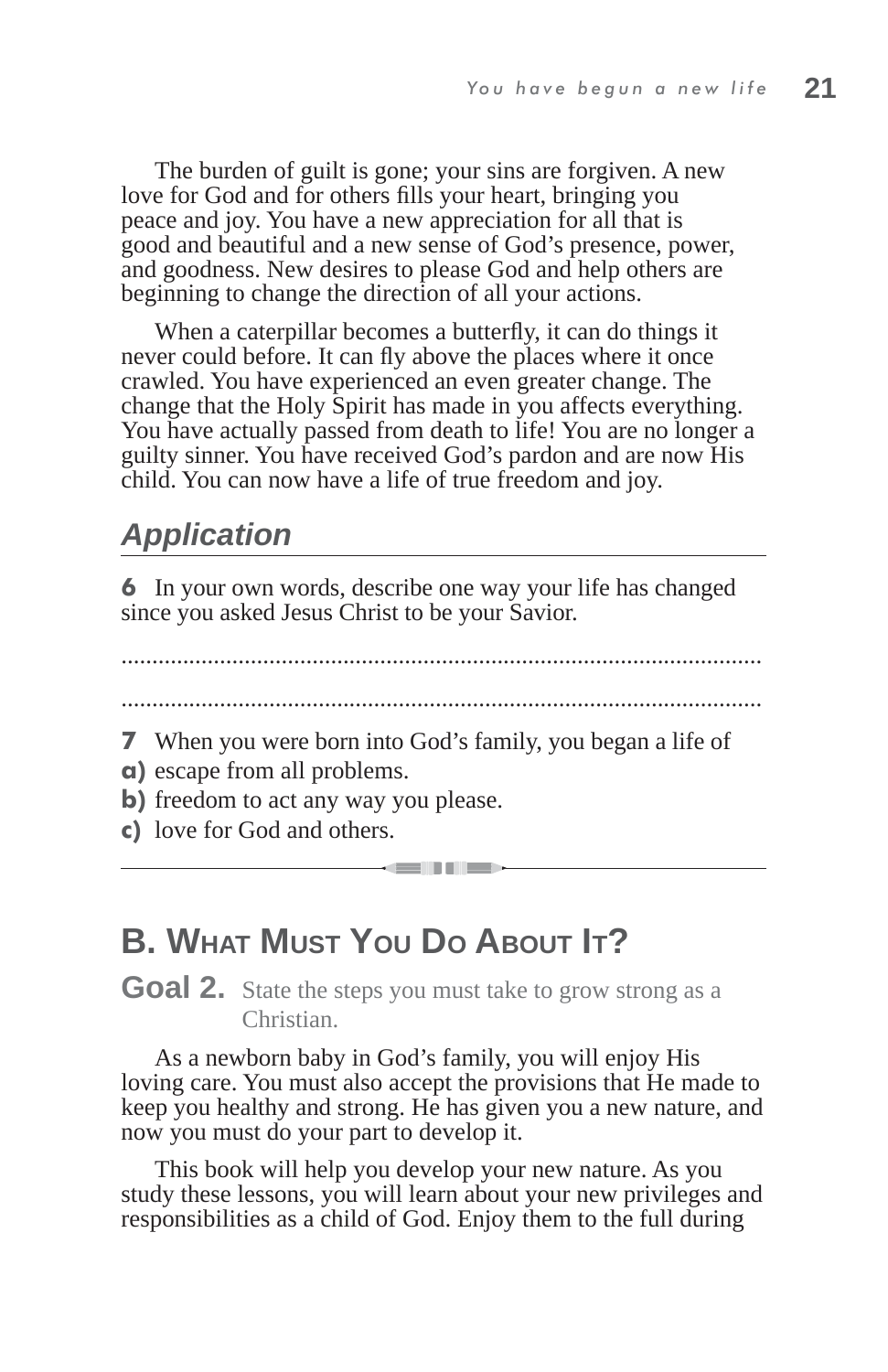your life on earth. Then, someday Jesus will take you to live with Him in His heavenly home, a home that will be a thousand times more wonderful than anything in this world.

The main thing you must do is to maintain a relationship with Christ and grow strong in the life He gives.

**John 15:4–5** "Remain in me, and I will remain in you...; apart from me you can do nothing."

**Colossians 2:6–7** "So then, just as you received Christ Jesus as Lord, continue to live in him, rooted and built up in him, strengthened in the faith as you were taught, and overflowing with thankfulness."

## *Application*

- **8** The purpose of this course is to help you
- **a)** discuss religion.
- **b**) learn rules that a Christian must follow.
- **c)** enjoy all your privileges as a child of God.
- **9** You develop your new nature as a Christian by
- **a)** maintaining a relationship with Christ.
- **b**) trying hard to be like Jesus.
- **c)** acting like other Christians.

## **C. YOUR NEW FAMILY**

**Goal 3.** Describe the new relationships you have as a child of God.

**KEINER** 

### God Is Your Father

The Almighty God, who created the universe, is now your loving Father. Do not think of Him as being stern and far away. He is at your side right now, eager to help you in all your problems.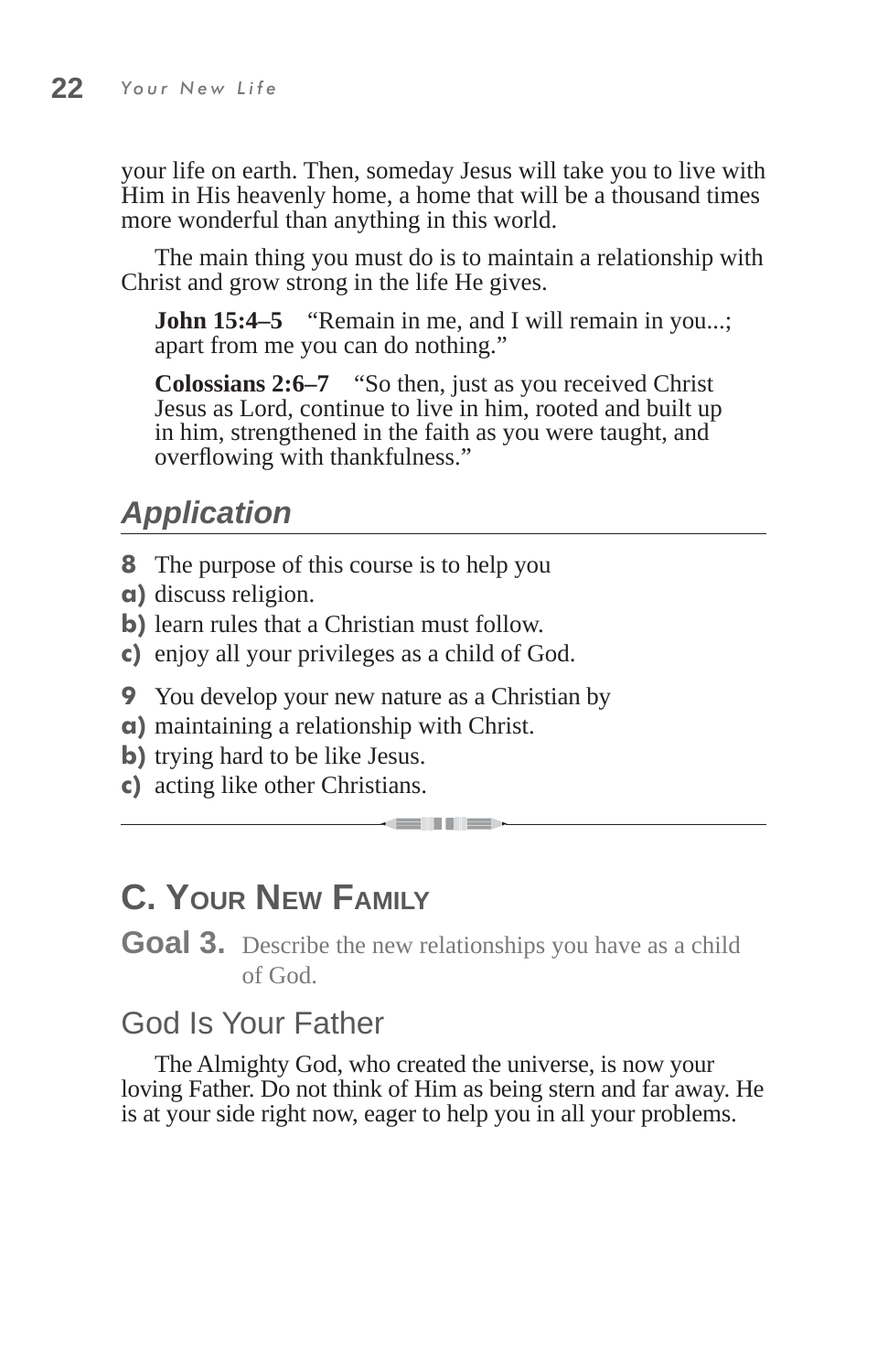

Now that you are a child of God, your Father wants you to talk with Him frankly and confidently, just as a child does to a kind and understanding father. Talk things over with Him in prayer every day, at any time of the day or night. Tell Him all your problems. Thank Him for His blessings. He is interested in you and everything that affects you. You do not have to use beautiful words or memorized prayers; just tell Him whatever is in your heart.

## *Application*

**10** In your new life, God is with you as a

- **a)** far-off being.
- **b)** loving Father.
- **c)** demanding task master.

**11** Circle the letter before each phrase that gives an example or description of how you can pray now that you have new life in Christ.

- **a)** Thoughts from your heart
- **b)** Memorized, carefully chosen words
- **c)** By going as a child to your heavenly Father
- **d)** Any time of day or night
- **e)** Knowing that He loves you
- **f)** Only when you are in a church building

Jesus Christ Is Your Older Brother

Jesus Christ is your older brother in the family of God. He loves you so much that He died to save you. Now He wants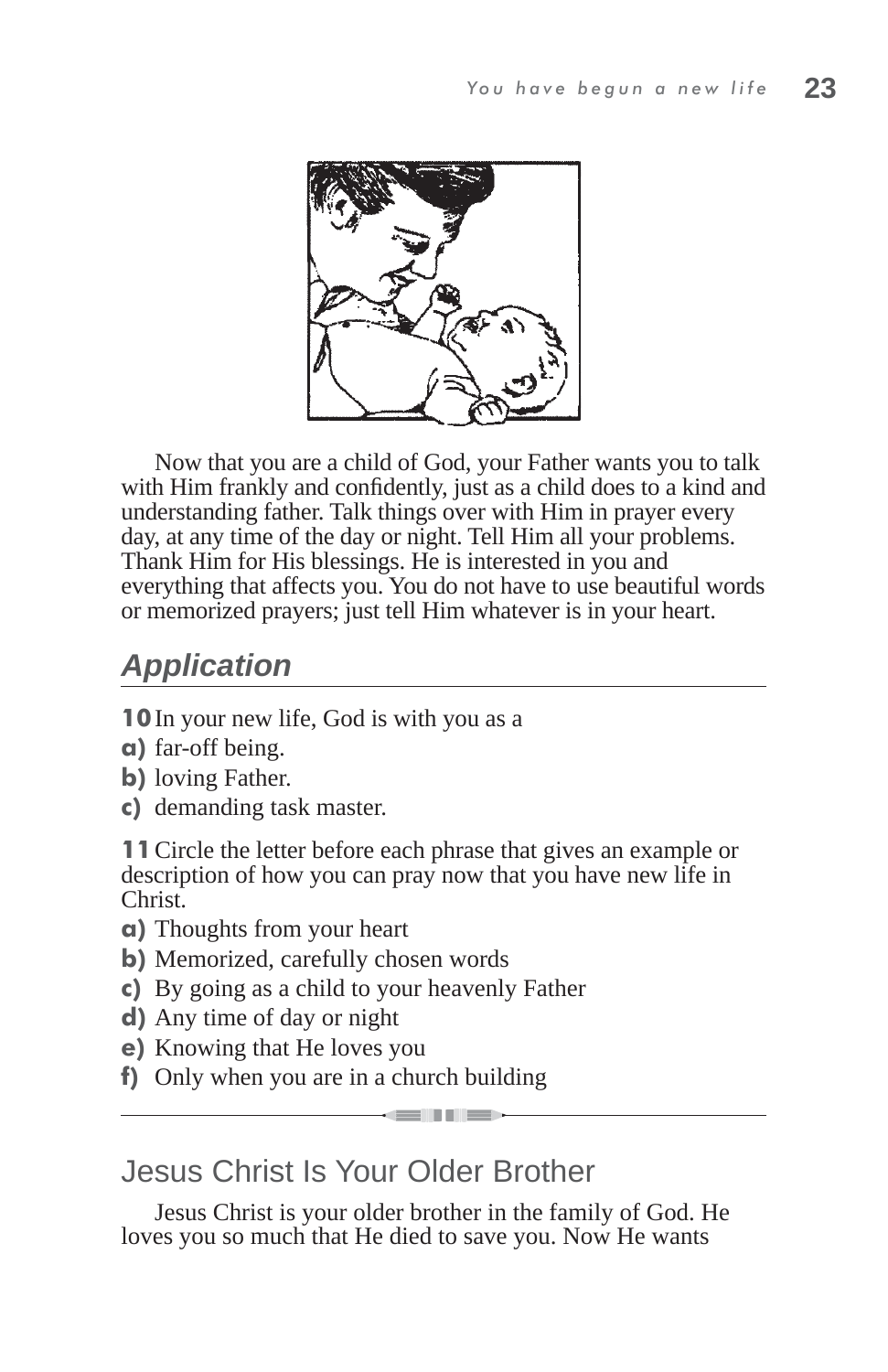to help you live a joyful life of victory over sin. Because He became a man and lived on earth, He understands the kind of problems you have. Thank Him now for saving you and for the help that He will give you each day.

## *Application*

**12** Complete the following sentence in your own words. Jesus Christ is my older brother who understands me because He

........................................................................................................ ........................................................................................................ and in the sea

### The Holy Spirit Is Your Helper

The Holy Spirit is the one who performed in you the mysterious miracle of the new birth. He changed your sinful nature and made you a child of God.

You will still have to fight against the old nature at times, but the Holy Spirit has come to live in your heart and help you. As you cooperate with Him in faith and obedience, He will teach you what to do and give you strength to do it.

## *Application*

**13** The miracle of new life in you has been produced by the

- **a)** Holy Spirit.
- **b)** evangelist.
- **c)** pastor.

**14** The purpose of the Holy Spirit is to

- **a)** punish you each time you make a mistake.
- **b**) force you to do what God wants you to do.
- **c)** live in you and help you do what is right.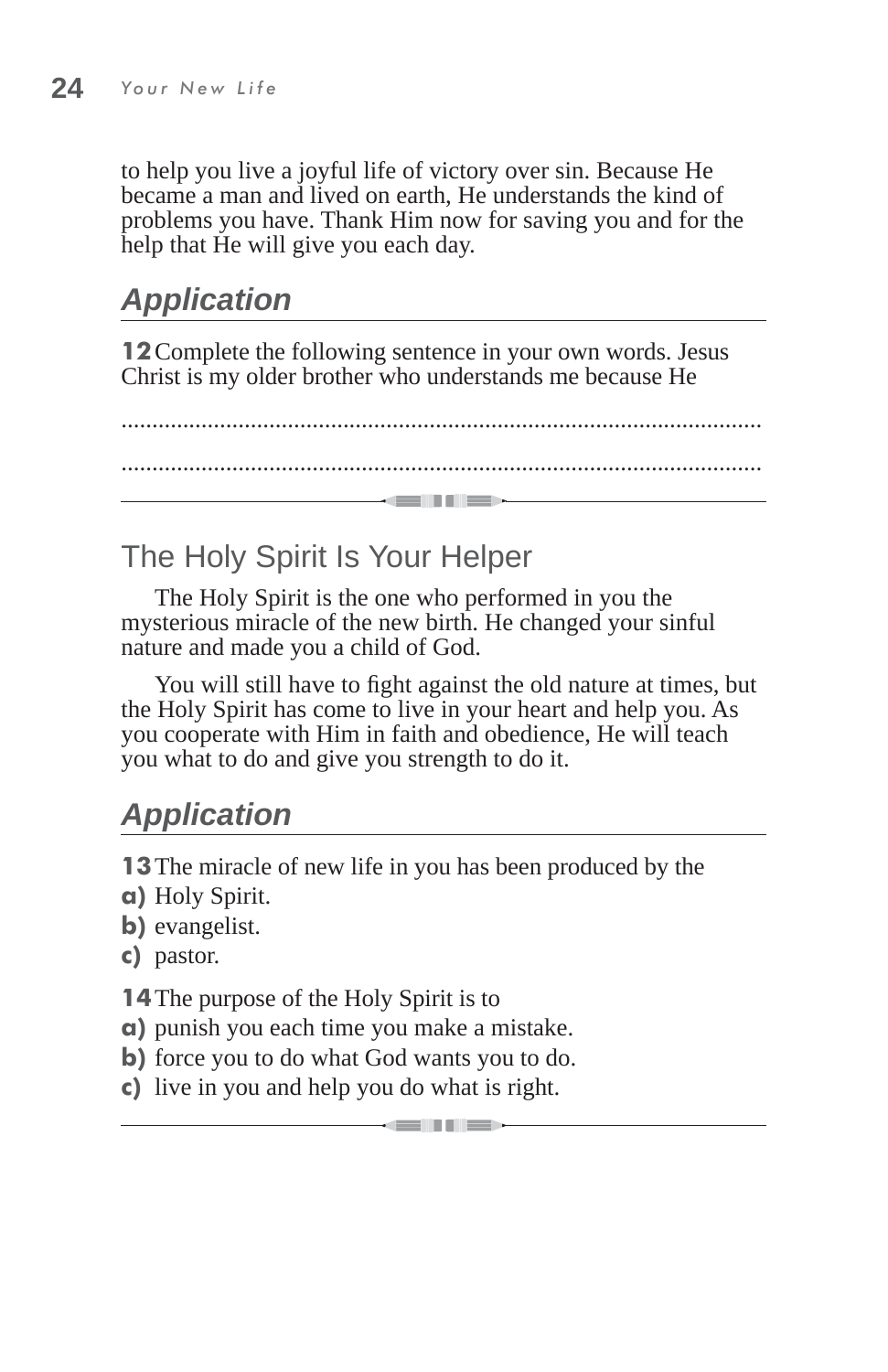#### Other Christians Are Your Brothers and Sisters

Every true Christian who has been born again is a child of God. Since God is our Father, we are all brothers and sisters in Christ.

The older Christians all welcome you, their new brother or sister, into the family of God. They want to do everything they can to help you grow spiritually and become a strong, healthy Christian.

When you are facing a problem, talk it over with the pastor and with older believers in the church. They will pray with you about it and do whatever they can to help you.

#### *Application*

**15** In your new life, other Christians are your brothers and sisters because they

**a)** attend services.

**b**) believe that religion is a good thing.

**c)** have the same heavenly Father that you do.

**16** Write the number of the person or persons in your new family (right) before each phrase that describes the special relationship you have with Him or them (left).

**KENNED** 

- ......**a)** Lives in you to help you do God's will
- 1. God
- 2. Jesus Christ
- ......**b**) Can share your problems and pray with you
- 3. The Holy Spirit 4. Other Christians
- ...... **c)** Is your older brother who understands you

......**d)** Loves you and is your Father

......**e)** Died to save you